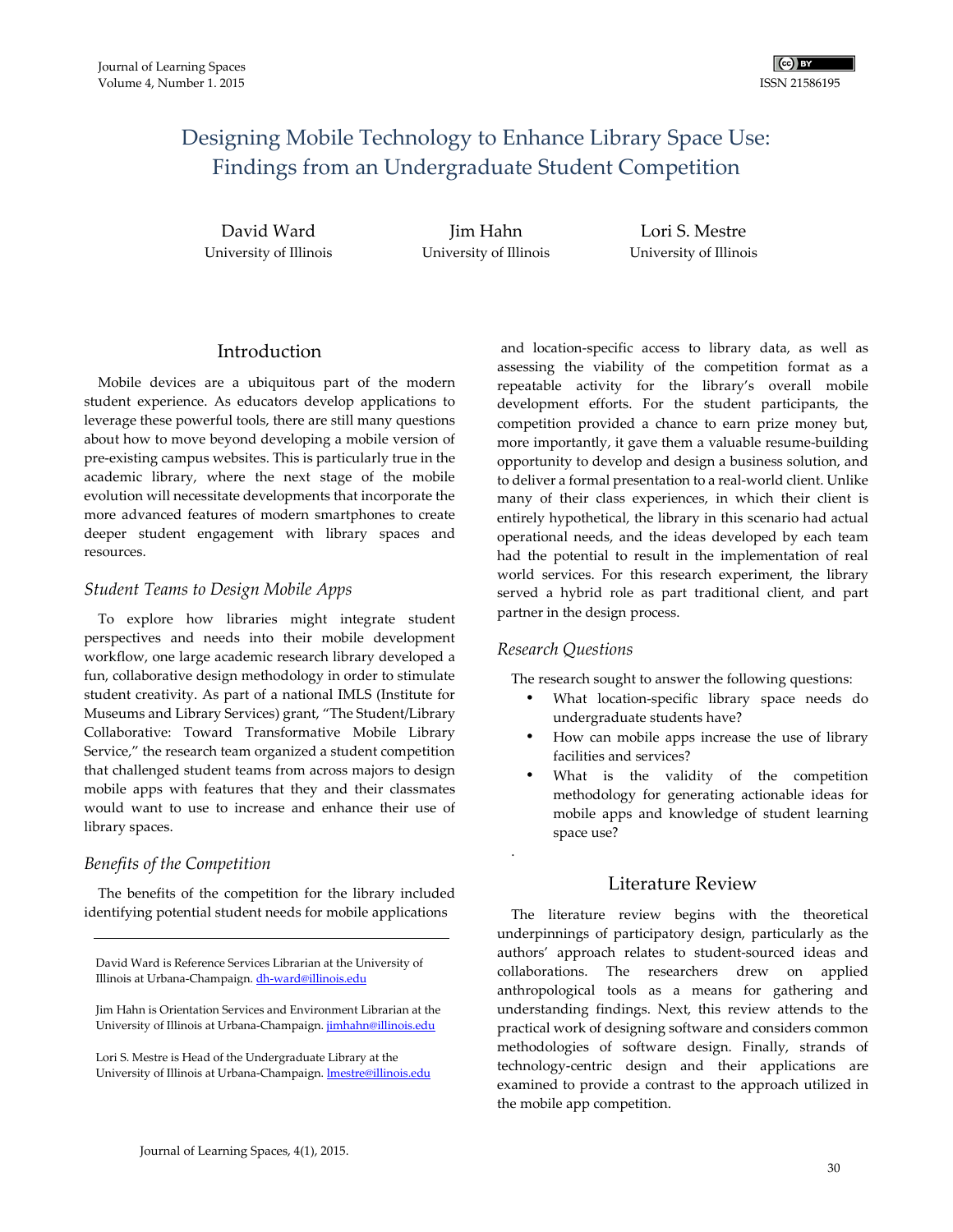### *Theoretical Underpinning: Participatory Design*

In the case study presented in this article, the research team implemented a participatory design approach in which students were consulted during the initial design phase, and co-developed library services in consultation with library professionals. The participatory design approach evolved from methods utilized in applied anthropology in general, and specific tools of cultural/ethnographic anthropologists.

The seminal work employing applied anthropological methods can be traced back to the Rochester Study: *The Undergraduate Research Project at the University of Rochester*  (Foster and Gibbons, 2007). This formulation of studying students was refined to address collaborative space design in libraries and other spaces in higher education (Foster, 2012).

Common in the literature of studying student mental models and schemas for library utilization and needs is the use of ethnographic methodologies (Wildemuth, 2009). The tools used in cultural anthropology inform case competition methodologies; research is considered ethnography when it "focuses on studying the behaviors, beliefs, and experiences of a specific group in order to describe and define that culture," (Beck & Manuel, 2008, pp92.)

Applied anthropological work was extended in the present study to address mobile application design. This work is valuable to libraries for the collaborative approach it takes to forming partnerships and lessons learned by working with students as co-creators of library access tools. An example of previous work in collaborative studentlibrary partnerships includes Cornell University, who reported repurposing library data for an iPhone app, and is indicative of the promise of collaborative technology design with students while working on mobile apps for library data (Connolly, Cosgrave, Krkoska, 2011). Researchers of the present study extended this further to encompass campus spaces and data outside of the library.

#### *Top-down Development*

Mobile application development by library technologists usually progresses along a traditional top-down view. This development process typically begins with requirements established by professional staff followed by coding implementation by library systems developers. In this approach, it is only when library professionals have completed their design implementation that a student encounters the library app, either from the library website or by searching their school from an App store like Google Play or iTunes.

#### *Technology-centric View of Design*

In the case at North Carolina State University, (NCSU) where one of the first native apps for library access was coded (NCSU Libraries 2014), this top down paradigm included professionals from the digital services division, as well as experts in special collections. It is not clear from the project material if students were consulted in the design phase (Sierra & Wust, 2009). Rather, the NCSU documents present a technology-centric view of design that starts with the mobile technologies and designs services for the devices.

Similarly, the professionals at Oregon State University showcase web options to mobile access and present choices for technology first designs. Their article from the Code4Lib Journal (Griggs, Bridges, Rempel, 2009) presents library preferences for display of web content on mobile interfaces. Analytics of web logs are the method used for gathering user trends. Web log analysis uses summative evaluative principles, whereas a participatory design approach tends to be best served by formative evaluation techniques, utilized also in rapid prototyping projects (Jones & Richey, 2000). Formative evaluation was the theoretical underpinning to the case reported here, in which the researchers valued iterating through ideas, and having multiple consultative sessions with students so that final presentations would be made more professional and useful to library and campus practitioners.

# Methodology

Participants for the student mobile app development competition were recruited from across a wide variety of disciplines, which resulted in teams that had a diverse mix of technology skills, design skills, business planning, and management skills. Individual departments across campus were targeted as part of the marketing strategy. The researchers' goal was to attract students with a wide variety of interests and experiences in using the library, in order to develop mobile apps with rich selection of features by the end of the competition.

Students could apply as individuals who would be placed on a team later, or they could form teams with chosen classmates as part of the application process. The application asked for demographic information, such as major and year in school, as well as short answers for the following questions:

- Why are you interested in this competition?
- What do you see as the future of mobile computing, particularly in the academic environment?
- What unique skills would you bring to a team as part of this competition?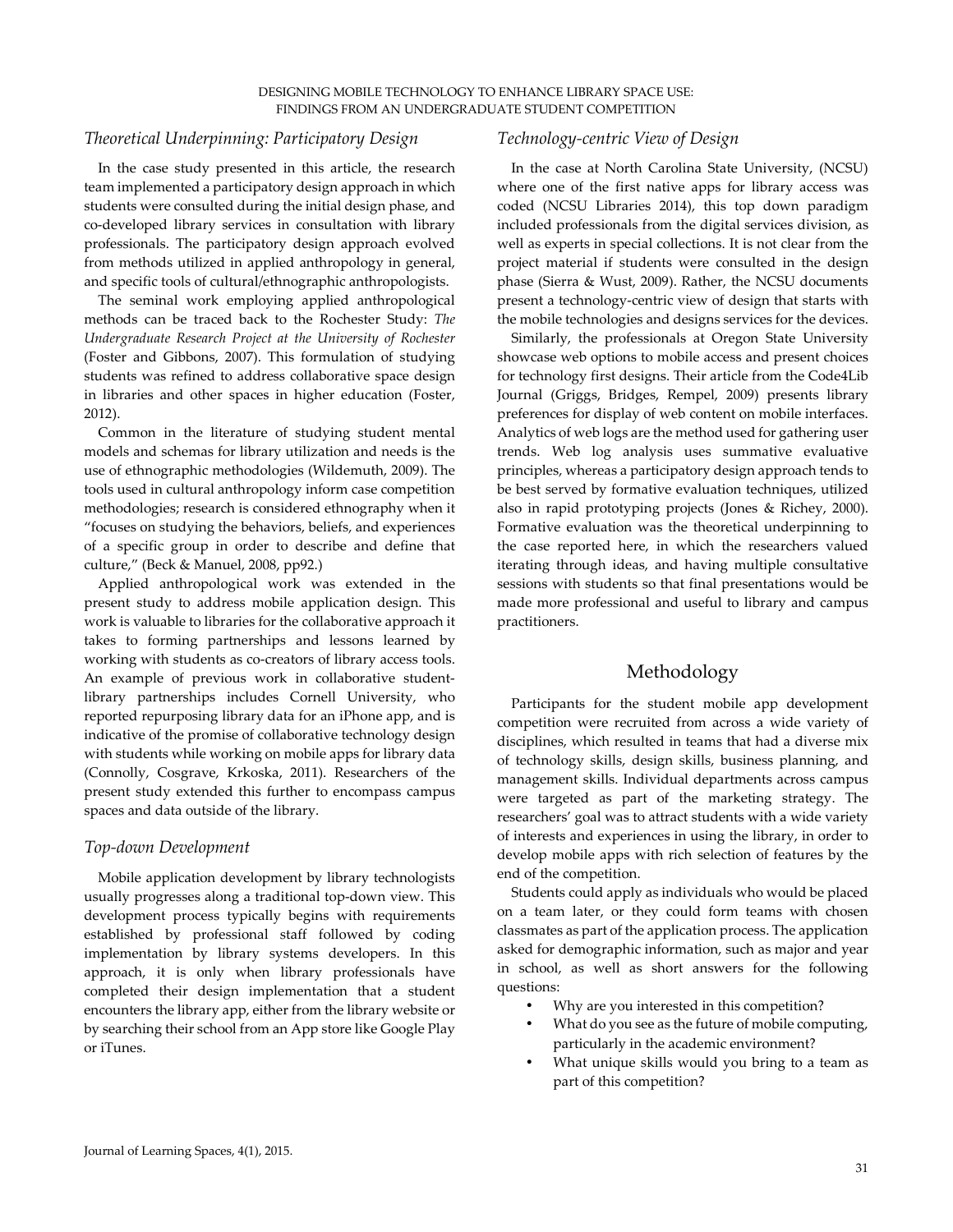The essay component proved critical in evaluating student creativity and potential for meeting the goals of the competition. Many useful design themes emerged from the application essays themselves, which could be of interest to campus units wishing to replicate this participatory design methodology.

# *Team Formation*

The grant team reviewed all applications. The goal was to have 4-6 teams, with a maximum of 5-6 members per team. A total of 36 applicants applied initially, but dropped to 26 applicants at the time of the orientation meeting. Five teams (comprising 19 total applicants) were pre-formed by students who knew each other. The other 7 applicants were assigned to teams by the grant team. A total of 6 teams were created; the five that consisted of their own pre-selected members with an additional member assigned to them, and a new team of all the remaining members. At the final presentation there were 25 applicants. The teams represented students from diverse programs such as industrial design, graphic design, computer science, statistics, industrial engineering, architecture, marketing, civil engineering, general engineering, urban planning, new media and art.

### *Student Preparation*

Participation requirements were outlined in a Student Information Packet. This document, which was influenced by similar ones used in a local Business Team Competition and MIT's Entrepreneurship Competition (MIT 2014) outlined the requirements for a successful mobile app, and set a timeline for the individual stages each team needed to complete in order to develop a qualifying mobile application. Each app was required to address student needs for discovery of and access to information about library services, collections, and/or facilities. Apps also needed to recognize location-specific needs, and students were encouraged to think of related third party data, which might enhance the user experience and complement the library component. Finally, apps needed to offer original functionality that did not duplicate existing library mobile applications.

It is important to note that the final presentation did not require a functioning app; rather, students were encouraged to focus their energies on developing the best idea and client pitch, and to present findings from their investigations of actual student needs related to library use. Final presentations required visual mock-ups and descriptions documenting the identified problems the app was designed to solve and how it would improve the student library experience.

Based on recommendations from a business faculty member who had successfully run many local Masters of Business Administration (MBA) and related Case Competitions (see, for example http://www.mba.illinois.edu/experience/experientiallearning/case-competitions.aspx), a series of mandatory sessions formed the timeline for the competition. Mandatory participation was critical in order to make sure that teams would stay together through the month-long event. Students with poor time management skills or those who were overcommitted and unable to be highly engaged in the design process would be eliminated from the competition. (See Appendix 2, Table 1.)

# *Informed Consent*

Institutional Review Board (IRB) documentation for studies involving Human Subjects Research was completed for the competition as part of a larger IRB that encompassed the entire grant. It proved problematic to combine the competition IRB as part of a larger IRB for related studies of this grant, as all questionnaires and research methodologies needed to be approved together, which slowed the process down. The lesson learned was to do an individual IRB specifically for the Competition, in order to reduce start-up time.

The components of the IRB related to this competition included: recruitment flyers and procedures; a description of the competition methods, expected outcomes, an informed consent form; and survey questions that were asked as part of a debrief session at the end of the competition.

# *Licensing and Contest Rules*

An important objective of the competition was to put the app ideas that were generated by this collaboration with students into production. The grant team worked with campus legal services to develop a License Agreement that specifically detailed the ownership and reuse model for the intellectual property generated by the event. This included mobile app concepts, presentation materials (e.g. PowerPoint files, videos), and any accompanying code. The option the researchers chose was one of co-ownership, in which both the teams and the library had rights to develop applications based on competition content. This model seemed the most flexible, and provided for both library needs to generate actual functioning apps, as well as rewards to the students for their planning and work. All students were required to sign off on the licensing agreement as part of their application process. Formal Competition Rules (see Appendix 1) were also developed in consultation with campus legal services, and were based on models from prior student competitions with which they had worked. PDFs of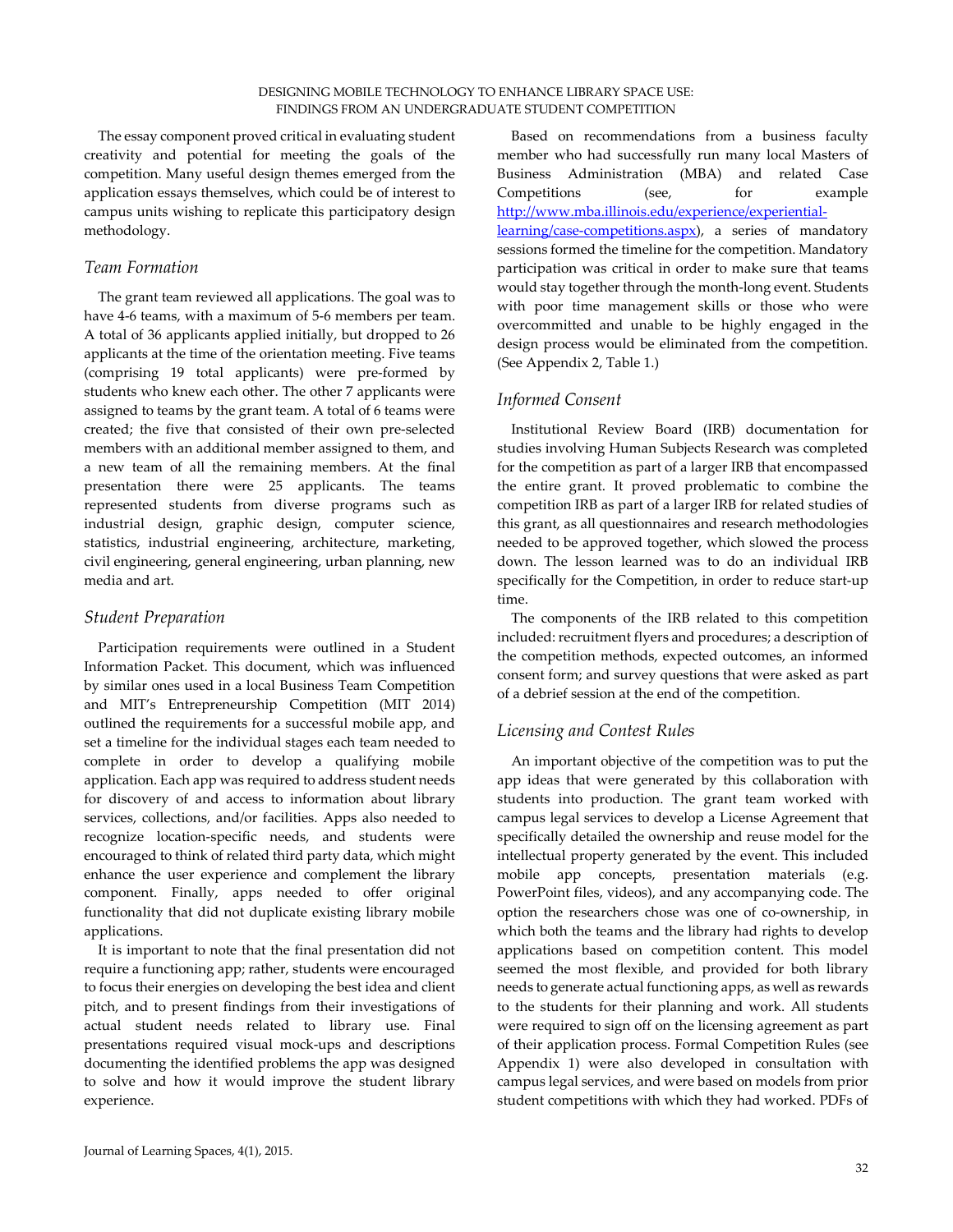the rules and other related competition documents are available through the Library's institutional repository at: https://www.ideals.illinois.edu/handle/2142/47020.

# *Orientation Session*

A mandatory two hour introductory session for all team members kicked off the event. In addition to a team meet and great (including pizza and soda), the grant team discussed the goals for the competition, the timeline, judging criteria, and provided an opportunity for questions and answers. Team members then met to begin a discussion of their ideas and to organize their own internal planning processes. Some of the self-formed teams had already met to discuss ideas.

### *Competition Site Visits*

Based on one of the consultations the grant team had with a colleague who lead the MBA Case Competitions, the researchers decided to organize a series of site visits in order to have the student teams analyze various locationdependent needs their peers might have for library services and resources. The objective was to take the students away from the researchers' home library, and have them reflect on what students would like to know about individual library spaces before they decide whether or not to go to the library. They were then to document ideas they brainstormed from the venues and any app concepts based on those ideas that would connect the campus library's facilities and resources to meet their needs. Typical student locales were chosen as starting locations, including the Engineering Library, a large lecture classroom, a Café, the Campus Student Union, and a Large Residence Hall. There were three tour groups established, each consisting of two teams and two grant team members to lead the tour and record observations. Each group had 15-20 minutes at each location to examine the space and discuss how a library mobile app might address student needs while in that location. At the end of the tour, teams turned in a one-paragraph summary of their top observations from the session.

Questions team members were to consider included:

- What research needs might students have in this location?
- What library resources or services would be helpful for students to access in this location?
- What are the related class needs that students might have in this location?
- What other features of a mobile device or app might benefit student research, studying, or class needs in this location?

Students had some confusion initially about the purpose of the site visits, and the grant team decided afterwards that the questions should have been presented at the beginning of the tour rather than the end, along with a sample scenario for what teams might do on their tour.

#### *Presentation Review Sessions*

After the site visit, students had two weeks to work on the design of their applications. They then met with grant team members for a presentation review. Each team was allotted one hour for the review in which to set up, run through their presentation (20 minute maximum time allotted), and then discuss feedback and questions with the grant team. The goals of the review sessions were: to make sure that students were on track and not waiting until the last minute to pull their ideas together; to make sure they were following competition guidelines for content and relevance of their app; to ensure high quality visual presentations and content; and finally, to answer any questions teams might have about how to best organize their mobile apps.

The feedback from the grant team to the presenters was communicated in a positive way, acknowledging the excellent work done, as well as identifying specific areas that were especially intriguing or unique, or areas that could be improved. Examples of some constructive feedback included to: label diagrams; add additional visuals on some text heavy slides; modify some of the case use studies to be more specific to library resources the app will address; take more time to highlight certain key features from the survey they undertook; reorganize a few slides to help the flow of the presentation; flesh out a particular function of the app (if unclear); emphasize certain critical components; and to provide a final recap of the value of the app.

The grant team also provided suggestions for students to work with others in their group on achieving a professional presentation style, including making eye contact and controlling utterances such as "um" and "kind of". Some team members asked relevant questions pertaining to ideas for other elements they might include or whether something should be excluded from the presentation. A few individuals asked about what to wear and various logistical questions. The teams were briefed on what to expect the day of the competition, and next steps for getting the presentation to the Project Manager so he could upload it for the final presentation.

It should be noted that the grant team members who did the review sessions were not judges at the final competition, which helped avoid any conflict of interest or possible favoritism for individual teams.

# *Final Presentation and Judging*

Three judges, selected from amongst Library and Campus IT administrators, presided over the final competition presentations. The student teams were asked to arrive 30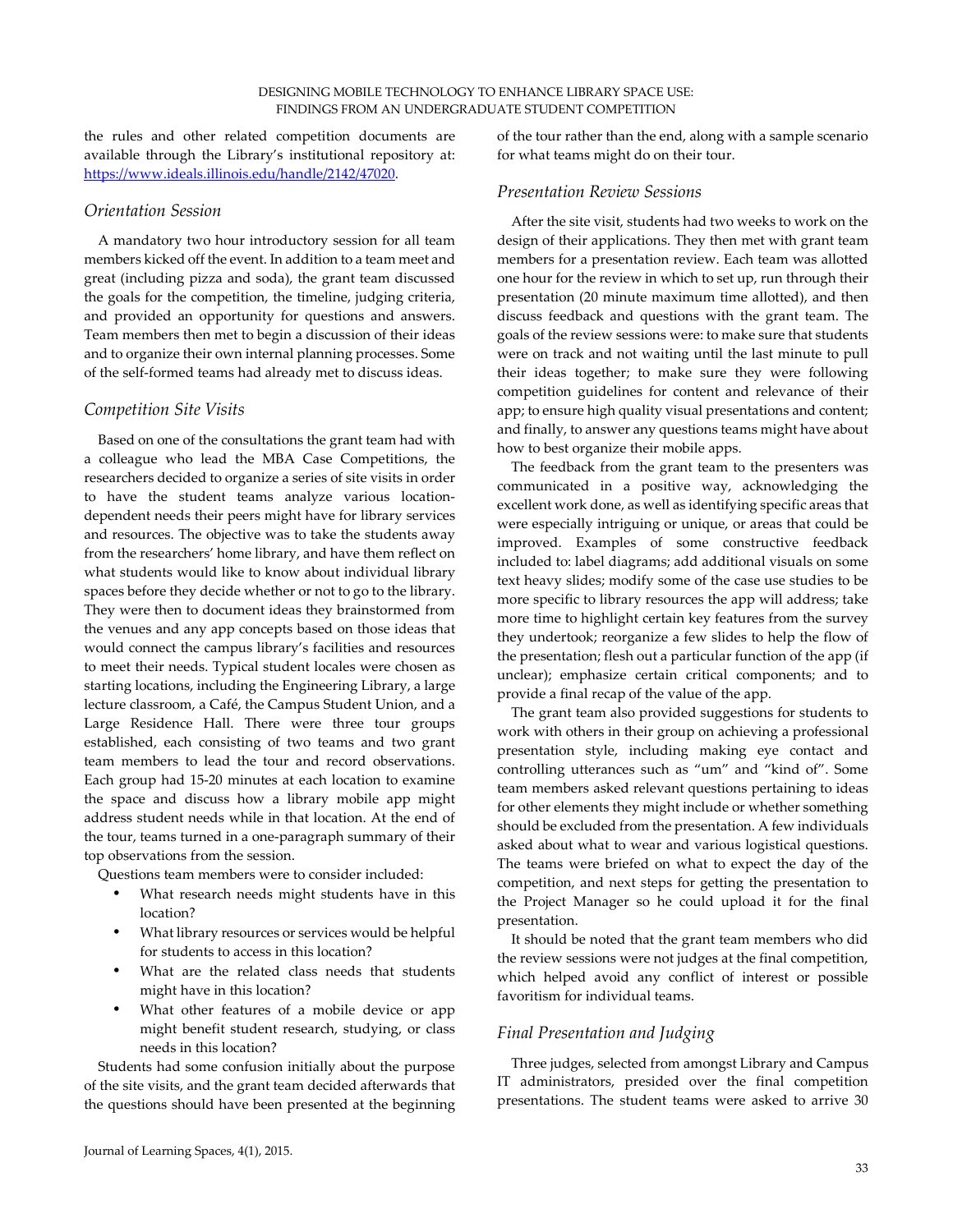minutes before the start of the competition to test that their presentation would load correctly. This was especially important for three groups who had various technical issues, such as needing to: practice switching over to an iPad from the web page; reformat their presentation to be viewed properly; get additional cables to help them switch from one device to another; or to practice linking to an online video.

Teams then drew for the order they would present and were informed that they were only allowed in the presentation room after their team presented in order to not give them any extra advantages for seeing other presentations. Each team had 30 minutes allocated, with 20 minutes for their presentation, 5 minutes for judges' questions and answers and 5 minutes for judges to discuss the presentation while the next team set up. At the end of the competition, judges conferred and rated the presentations, based on a rubric (see Appendix 2, table 2). Each team received some feedback from the judges on what they liked about their mobile app idea. Finalists were then announced and awards were presented.

Copies of all final presentations have been anonymized and posted in the authors' institutional repository at the URL noted above. Additionally, pictures of the winners and the competition process were posted to the grant web site http://www.library.illinois.edu/nlg\_student\_apps.

Mobile app mock-ups are presented in Appendix 3.

# Findings

The original questions that the grant team explored with this competition were:

- What location-specific library space needs do undergraduate students have?
- How can mobile apps increase the use of library facilities and services?
- What is the validity of the competition methodology for generating useful ideas for mobile apps and knowledge of student learning space use?

Though this effort, a wide range of suggestions were generated, from specific student needs pertaining to accessing library, curricular, and campus resources, to broader concepts about how students contextualized needs for library spaces within the broader scope of their student experience.

#### *Student Perceptions of Library Learning Spaces*

One of the most important findings from the study was discovering a somewhat unexpected mental model for the library that the participants had in how they organized app content around courses, spaces, and people. While the grant team initially anticipated that students would design apps

which focused entirely on library data (e.g. books checked out, hours, lists of study spaces, etc.), what the individual teams did instead was to organize their apps around the individual classes they were doing work for at any given time. This meant that the resulting app designs did not represent library spaces and services in isolation, but rather as part of an interconnected ecosystem that represented a student's daily scholastic life. The features in the design of many of the teams' apps thus focused on classmates, study groups, and timely data about resources and activity levels in the spaces these groups met. These components often combined in use cases to form an assignment level organization of content about both library and broader campus learning spaces.

In execution, this meant that the finished app designs brought library resources into and out of focus in a flexible, on demand manner, depending on a student's specific activity at any given time. Apps tended to have a flow that began with selecting a class, then choosing from a series of options tied to that class – course readings, forming study groups with classmates, and deciding on which campus spaces had the right layout and available technology for students to visit. Multiple groups on the initial site visits noted that before they walked across campus from their dorm visit to a distant location like the Engineering Library, for example, they wanted to know if there would be computers available, if there were group rooms they could book on the way, and also how loud various spaces currently were. A member from one of the teams noted on the walk to the Engineering Library that they would like their mobile app to be able to "incept" the details of their study group meeting into other members' minds once a decision had been made about the appropriate destination based on feedback the app provided.

Related to this key finding of how students organized app content in a progression beginning with courses, people, assignments, and then spaces, was the coordination needed to have similar information about all library spaces available as real-time data feeds, and comparable information from other related campus spaces where students might wish to have group meetings or conduct course-related activities. Students did not know or care about the independent administrative structures that exist on a campus. Rather, a major hope for the teams in designing their different apps was that the resulting product would help them make sense of the totality of campus learning spaces, and lead to discovery of previously unknown, but relevant resources and facilities to help them maximize their productivity.

# *Location Specific Needs*

One of the original questions that guided this study was "What location-specific library space needs do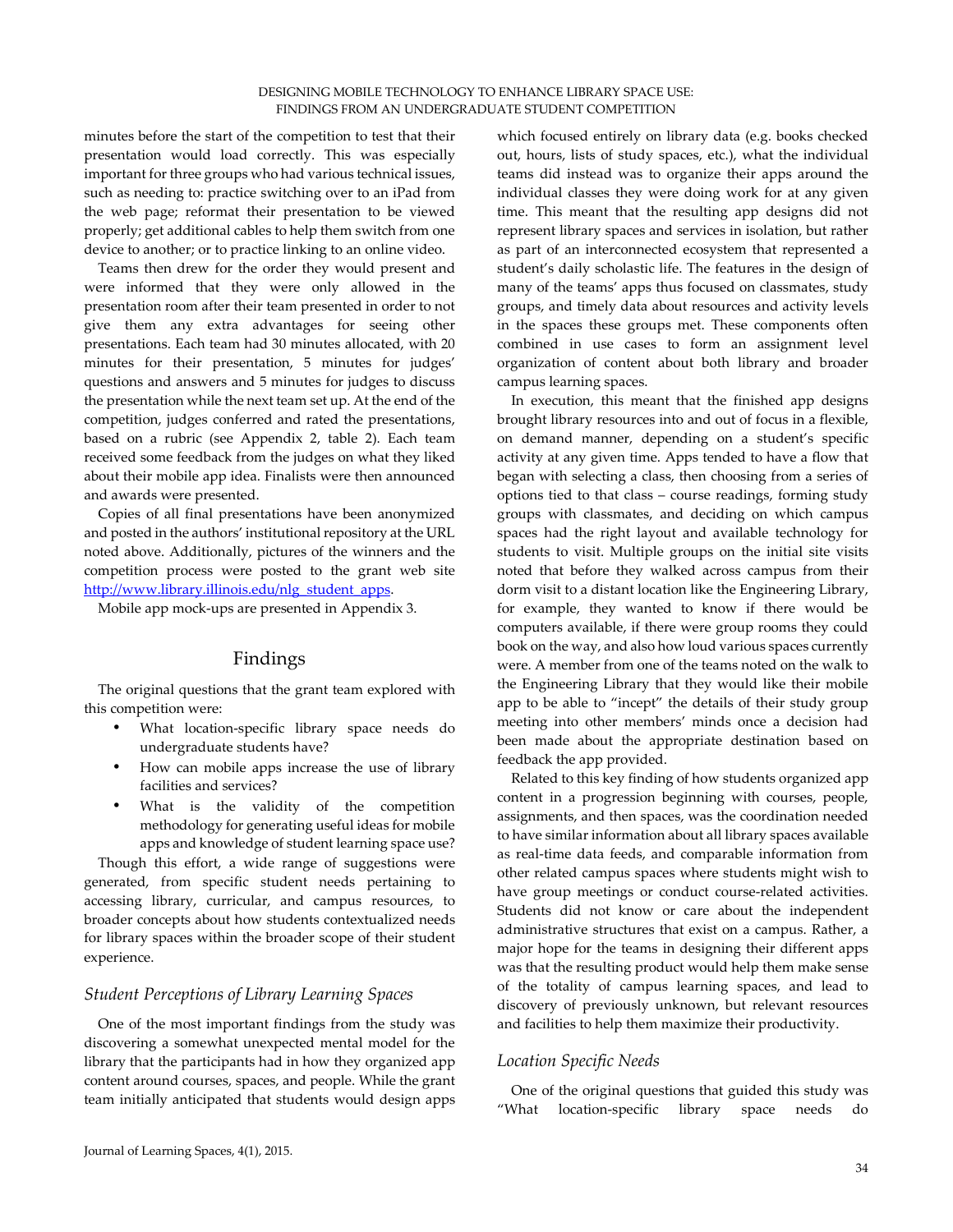undergraduate students have?" In this event, student teams approached their space decisions by asking the question "What's happening where I want to be?" rather than "What is happening where I am?" This led to discussions about what characteristics of individual campus spaces they found valuable to know about as they evaluated the optimal location to conduct their academic work.

The discussions students had regarding location needs also led to insights for the grant team for the second question for the study: How can mobile apps increase the use of library facilities and services? The ideas for apps did not strictly focus on traditional library services or facilities, but incorporated broader campus, curricular or social needs. One of the most important resources students wanted to use their apps to connect to was their classmates. Team members saw little point in going to a prime location if the people they wanted to meet with were not there, and they wanted ways to either organize study sessions ahead of time, or discover locations where other study sessions were currently occurring. The resulting apps thus included features to facilitate this kind of planning and discovery, both for classmates students knew personally, and also as a way to meet and work with classmates they did not know socially. This observation indicates some need for a Four Square-like check-in feature for student-focused apps, which could connect individuals and groups at both the course and major level.

The other location specific needs included the desire to identify key available resources in each facility, as well as characteristics of the spaces themselves. One unexpected observation, noted by multiple groups during the site visits, was the relative noise level of each campus space. The teams wanted ways to know where louder and quieter spaces were ahead of time, so they could choose an appropriate destination. One group suggested developing a "noise-ometer" into their app design so they would know where the quiet spots on campus were at any given point in time or places where it was alright to have collaborative conversations and discussions.

Discovery of campus learning spaces was another key theme for the groups. Specifically, one desired characteristic for some apps was the ability to recommend an alternate space if the space they were currently working in was not appropriate for them or their group. The app could also help with discovery of resources in a student's current location – providing information about features of their current space (such as reserveable study rooms) that they might not know about. It might then visually prompt them to take an action related to these features (such as booking a study room).

# Competition Methodology Findings

Overall, the competition methodology produced high quality end products from all the teams. Each final app had useful and creative ideas for the library to consider in extending its mobile presence. The competition format itself seems to lend itself well to idea generation and feedback from students. The accelerated time frame for conducting the competition pre-determined that no actual, functioning apps would result. This was anticipated and part of the methodology with the acknowledgement that actual production of apps needs to happen outside of the competition event. The conclusion of this article discusses additional methods being investigated to take the next step of producing apps from the competition's results.

Another finding of the study is that students who preselected their team members worked well in terms of commitment and producing a quality presentation, but tended to exclude the additional member that was assigned to the team. The single team that consisted entirely of members selected by the grant team also functioned well, and won one of the top prizes. In the future, the best practice identified was to have teams consisting either entirely of self-selected members, or entirely of individually appointed members.

Additionally, six teams proved too many for a single final presentation before a judging panel. This pushed the event to over three hours, fatiguing participants and judges. Four teams would be ideal for a workable final competition. This would also allot more time for the judges to ask questions and interact with team members. Another option is to have two final rounds, and have different panels judge teams simultaneously. This method was used in some of the local case competitions, and allows for greater participation on the student end, although it does require more judges and administrative coordination.

# *Validity of the Competition Methodology*

The validity of the competition rests in the value of working with students to design and create apps that are relevant to their needs. As a result of this competition, the grant team was able to answer the third question of the study with positive results: "What is the validity of the competition methodology for generating useful ideas for mobile apps and knowledge of student learning space use?" The competition yielded nearly twenty ideas for apps that the Library could develop based on student needs. Students also developed designs in ways that were unique, intuitive, functional, and that often diverged from what library personnel might produce. Another reason for the initial question was to ascertain whether or not this type of competition could be repeated to continue to get fresh ideas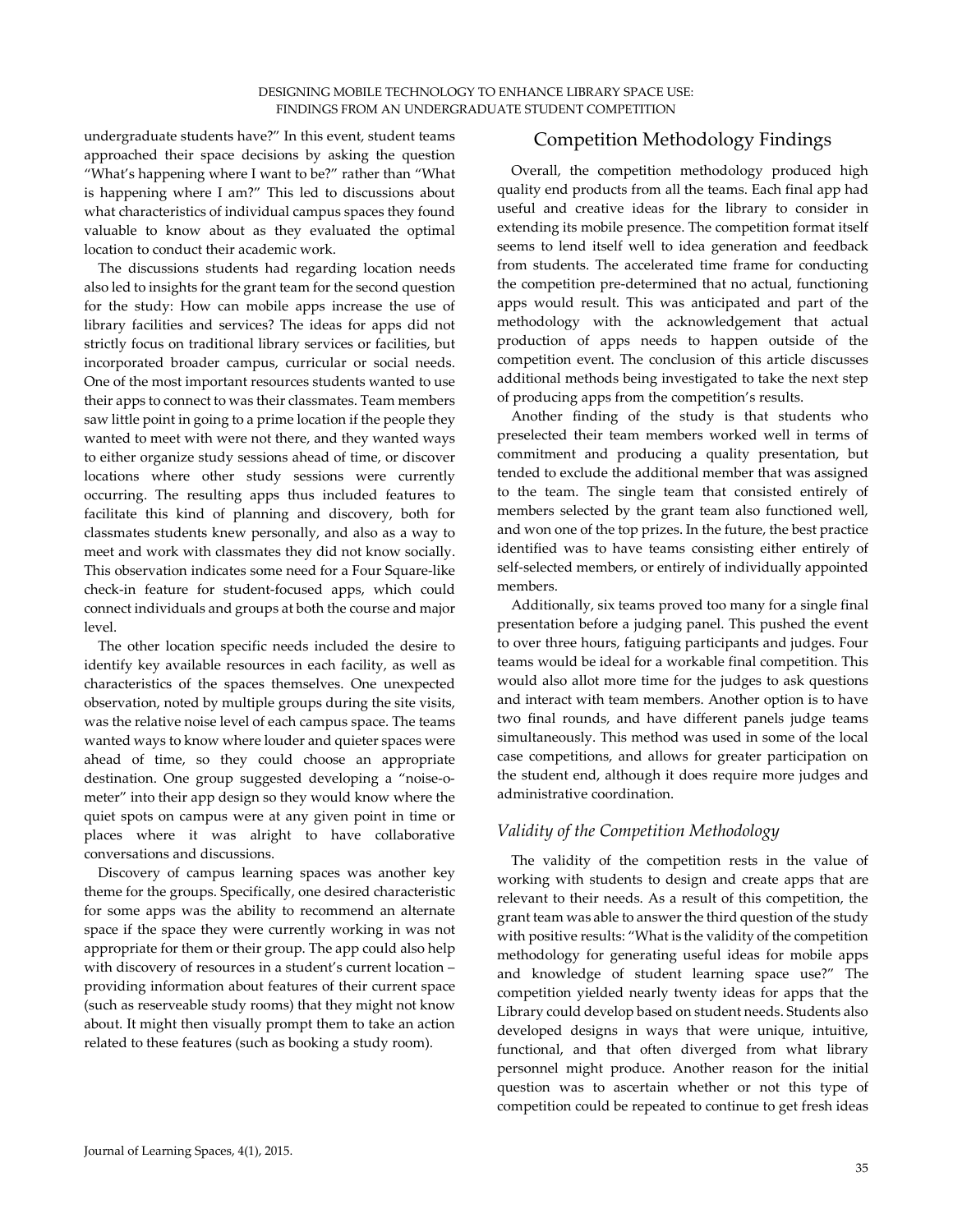from students and if it is cost effective. When analyzing costs, (\$2,000 for prizes, promotion, and food) it was determined that the benefit of student interaction and contributions was well worth the cost. The ideas, rationale and conversations with the students about design and apps is critical to know and periodic events, such as this competition, can help libraries in their efforts to provide the most relevant services, facilities, and collections.

# Conclusions and Future Directions

The results of the competition proved very unexpected in a number ways. While the initial research questions anticipated scenarios in which student teams would want access to the library catalog and their library account information, the teams, independently of each other, took the mobile app creation challenge in an entirely different direction. This ultimately resulted in a better understanding of students' learning space needs and approaches to integrating mobile technology into their academic lives.

A key next step resulting from this research is to work towards the coordination of information about learning spaces at a campus-wide level. This is a large endeavor, and requires consolidating the data feeds into a common format for retrieval and display on mobile devices, identifying the common features about spaces that students want to know, and ensuring that this data is collected in a comparable way.

The competition methodology itself was considered successful by the grant team, primarily as a way to discover and understand student mobile needs for organizing and presenting library and related campus information. One conclusion that was reached was that the competition really only needs to be run every two to three years, with a development phase following it to produce, test, and put actual apps into production. During the development phase, coding work can come from a variety of sources. Internal resources (coders and IT staff) can be used from any software development capacity an institution has, but there are also possible methods involving further collaborations with students. The grant team also investigated two particular collaborative approaches: first, the role of Computer Science classes in taking the ideas generated by the competition and producing functioning, production-ready apps. Second, the grant team explored a "Coding Camp" methodology, in which student teams developed code over a weekend that was focused on a limited number of specific app ideas and sets of functionality. These two projects will be discussed in subsequent articles. The goal for the researchers is that this combination of methodologies will allow libraries (and other campus mobile developers) to involve students across the

full timeline of mobile app development, from conception and feature development through actual coding of a finished product.

# References

- Susan E. Beck and Kate Manuel, (2008). *Practical Research Methods for Librarians and Information Professionals,* New York: Neal-Schuman Publishers, 2008.
- Connolly, M., Cosgrave, T., Krkoska, B., (2011). Mobilizing the library's web presence and services: a student-library collaboration to create the library's mobile site and iPhone application. *The Reference Librarian*, 52 (1) 27-35.
- Foster, N. F., Council on Library and Information Resources. (2012). *Participatory design in academic libraries: Methods, findings, and implementations*. Washington, DC: Council on Library and Information Resources.
- Foster, N.F. and Gibbons, S. (2007) *Studying Students: the Undergraduate Research Project at the University of Rochester* (Chicago: Association of College and Research Libraries, 2007) 80.
- Griggs, K., Bridges, L.M., Rempel, H.G., (2009). "Tips on designing and developing mobile Web sites". *Code4Lib Journal* http://journal.code4lib.org/articles/2055
- Jones, T. & Richey, R. (2000). "Rapid prototyping methodology in action: a developmental study," *Educational Technology Research and Development* 48 Volume 48, Issue 2, pp 63-80
- Massachusetts Institute of Technology (2014) *MIT \$100K Entrepreneurship Competition*. http://www.mit100k.org/
- NCSU Libraries (2014). *WolfWalk* | NCSU Libraries http://www.lib.ncsu.edu/dli/projects/wolfwalk
- Sierra, T. and Wust, M. (2009). "Towards Mobile Enhanced Digital Collections", *The Second International m-Libraries Conference*, Vancouver, BC, Canada, June 24, 2009. http://www.lib.ncsu.edu/documents/dli/projects/wolfwalk/ docs/mlibraries-2009.ppt
- Wildemuth, B. (2009). *Applications of Social Science Research Methods to Questions in Information and Library Science.*  Westport, Conn: Libraries Unlimited.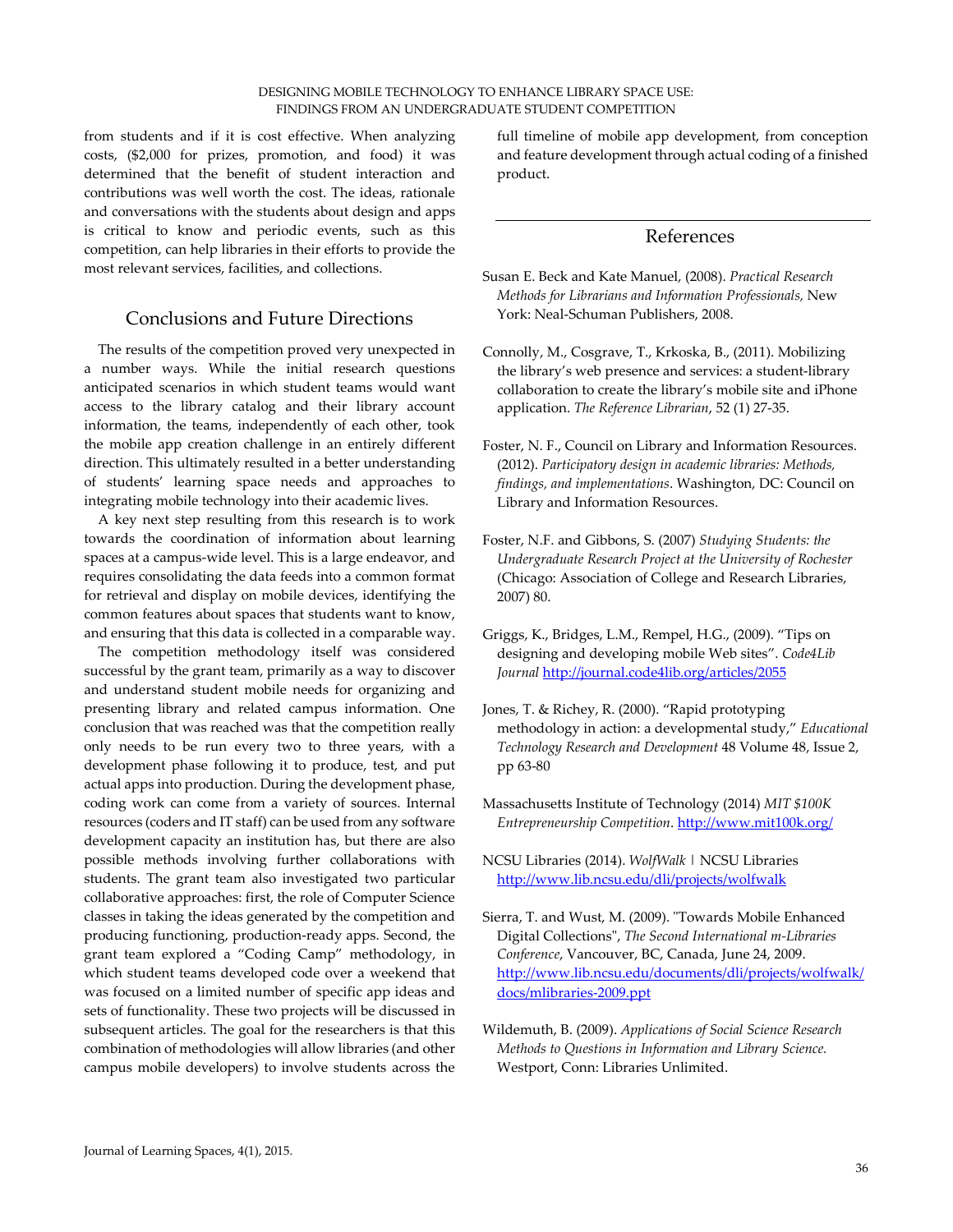

# Appendix 1: Competition Rules

- 1. Participants must be undergraduate students 18 years of age or older currently enrolled at the University of Illinois at Urbana-Champaign and eligible to receive payment according to applicable laws and University policies and procedures.
- 2. Participation in the contest is voluntary.
- 3. Current or past University of Illinois Library employees (student or staff) are not eligible for participation.
- 4. Applications must be received by 5:00 p.m. Monday, December 3rd, 2012.
- 5. The contest will run until March 29th, 2013, and will culminate in a short presentation to a panel of judges. The judges will choose first, second, and third-place winners. All prizes are split evenly among team members. The first place team receives \$750, the second place team receives \$500, and the third place team receives \$250.
- 6. The app designs (or "design ideas," or "design concepts") shall be original work and shall not infringe on any intellectual property rights of others including copyrights and trademark rights.
- 7. By submitting app designs, teams give the competition judges the right to evaluate and compare your design against the designs of others in order to choose winners of this design competition.
- 8. Team members must be present for all mandatory meetings, as specified in the Student Information Packet.
- 9. **Requirements:** All app designs must be submitted by teams formed during the orientation sessions of the competition. No entries from individuals will be accepted. All app designs must demonstrate a clear benefit to the Library and its users, and illustrate ways to improve student access to library collections, services, and/or facilities. Final team submissions must include the following information:
	- o Name of App
	- o "Pitch" statement 2-3 sentence overview describing app and how it will function
	- o Short (1-2 sentence) biographical statement for each participant, stating name, major/college, and role on team
	- o Problem app is designed to solve, including evidence for the need for the app
	- o Audience for the app
	- o Mock-up of the App in action, including sketches or other visual representations of the app in use during a typical interaction
	- o Example use cases for the app
	- o How and why the app will improve student access to library collections, services, and/or facilities.
- 10. **Ownership:** Mobile applications designed as part of this contest will become the property of the members of the team designing the application and the University. All participants will, as a condition of participation in this competition, agree to assign to the University of Illinois a co-ownership interest in any and all contributions to the mobile application, including any powerpoints, descriptions, text, images, photographs, videos, audio, design and code. Participants will be required to sign the Assignment Agreement (there was nothing after "sign the". I assume it was the Assignment Agreement that needed to be inserted here?)
- 11. **University Rights to Mobile Applications:** As co-owners, participating teams of this design competition (both enrolled groups and chosen participants) and the University of Illinois (including the University of Illinois Library), each have the free right to use, copy, distribute, and modify their app design, and authorize others for any and all purposes (including educational, promotional, and commercial purposes) without further compensation to the entrants. For University, this includes, among other possibilities: release as open source, where it is adapted and customized by local implementers over time; deployment through University's mobile developer accounts for the Apple or Android distribution markets; or incorporation as part of a global code module system.
- 12. **General Conditions:** The Library in its sole discretion may disqualify and refuse to accept any app design for any reason, including, but not limited to offensive or false content, violation of any third party right, or violation of contest rules. All decisions made by the Library and the University of Illinois are final and without recourse for appeal.

Participants shall be solely responsible for all costs associated with production of the Concept and the entry process. Each participant shall indemnify University of Illinois and its trustees, employees, agents and representatives from any claim, loss or liability, including all associated costs, expenses and attorney fees, arising from the app design submitted by the participant.

The University of Illinois shall not be liable to participants for illegible, damages, lost, late or misdirected entries. The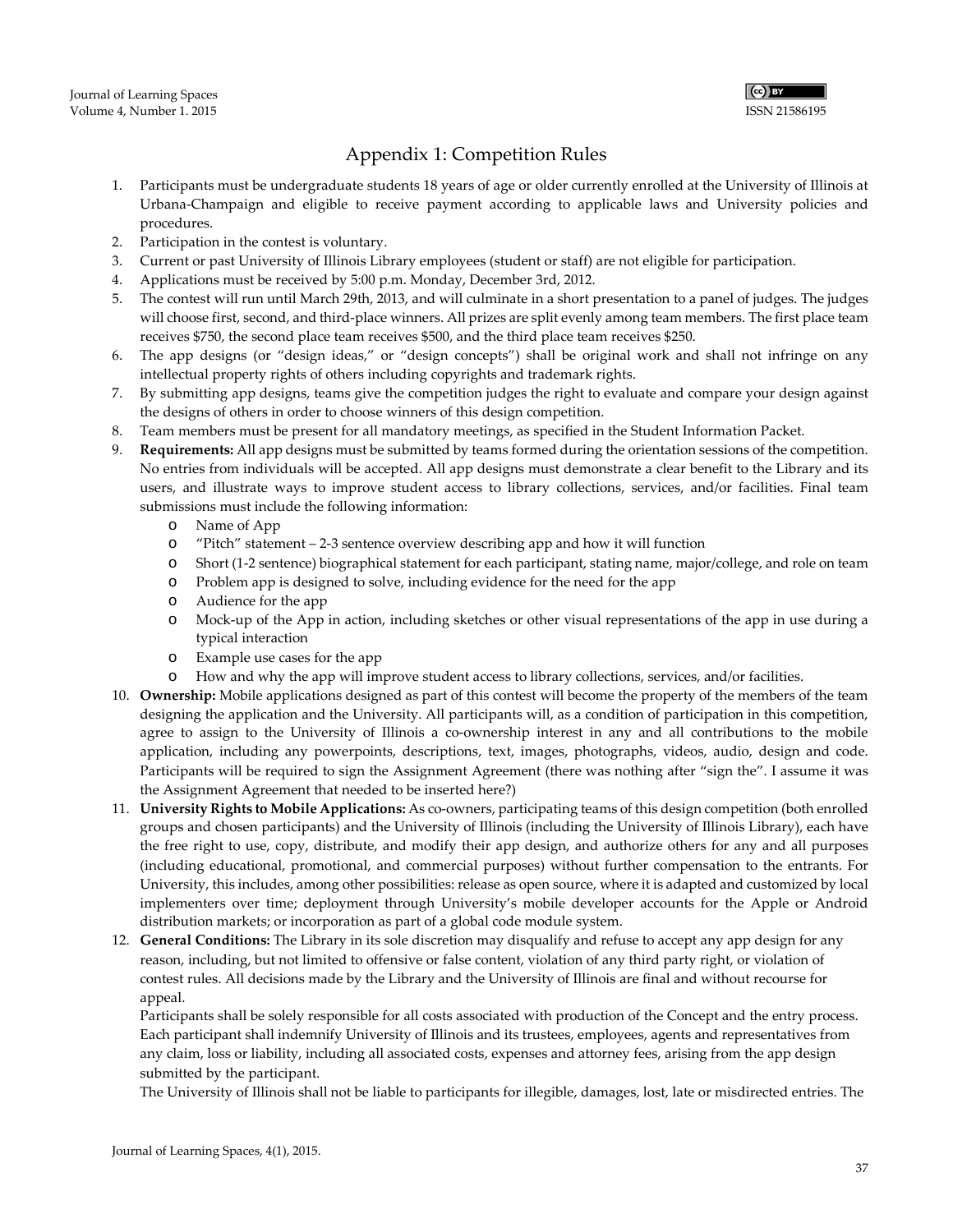#### DESIGNING MOBILE TECHNOLOGY TO ENHANCE LIBRARY SPACE USE: FINDINGS FROM AN UNDERGRADUATE STUDENT COMPETITION

University of Illinois' liability shall be as provided by Illinois law. The University of Illinois does not waive any legal defenses or immunities under these contest rules.

- 13. **Use of Library Data and APIs:** The Library grants participants the right to use Library data sources and APIs as (inspiration/ part of their app concept and design. This right expires at the end of the competition.
- 14. **Originality:** By submitting a design for consideration, you declare that you are the sole creator of the design and the design is original and does not include any third party content, except for the use of University or Library owned trademarks and/or APIs/data sources within the design.
- 15. Additionally, **all** participants will have an opportunity to receive a \$10 gift certificate for sharing their thoughts on the competition experience with the event organizers (through an interview).
- 16. Results from interviews or the project may be disseminated in journal articles, conference presentations, and/or scholarly book chapters and in websites. Ideas from the competition may be developed into apps by the Library. Additionally, results and articles may be deposited in the Library's Institutional Repository (IDEALS).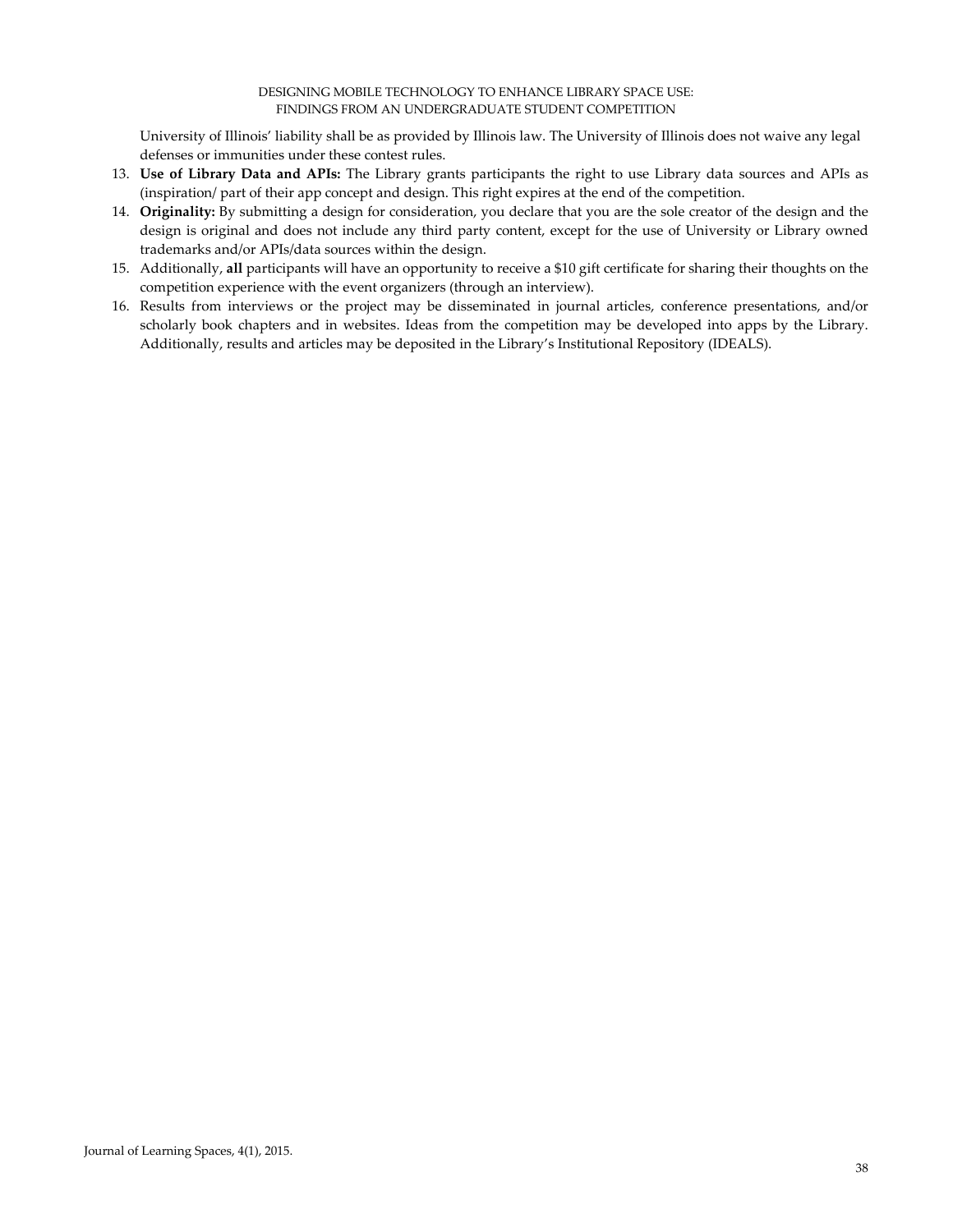#### DESIGNING MOBILE TECHNOLOGY TO ENHANCE LIBRARY SPACE USE: FINDINGS FROM AN UNDERGRADUATE STUDENT COMPETITION

# Appendix 2: Tables

# *Table 1: Timeline*

| <b>Dates</b>                  | Event                                                                                           | Mandatory                            |
|-------------------------------|-------------------------------------------------------------------------------------------------|--------------------------------------|
| Oct 23 2012 to Nov<br>30 2012 | Student registration via on-line form                                                           | Yes                                  |
| Dec 5 2012 to Dec 19<br>2012  | Students sign Assignment Agreement and Informed Consent form for<br><b>Student Competition.</b> | Yes                                  |
| Jan 24 2013                   | <b>Orientation Session</b>                                                                      | Yes                                  |
| Jan 26 2013                   | Walking tour of campus                                                                          | Minimum 50% of each team<br>required |
| Feb 11, 13 & 14 2013          | <b>Presentation Review Sessions</b>                                                             | Minimum 50% of each team<br>required |
| Feb 21 2013                   | <b>Final Presentations</b>                                                                      | Yes                                  |

# *Table 2: Judges' Evaluation Rubric*

| Criteria                                                                       |  |  |  |
|--------------------------------------------------------------------------------|--|--|--|
| Clearly identified connection to library services, collections, and facilities |  |  |  |
| User experience/design layout                                                  |  |  |  |
| Originality/creativity                                                         |  |  |  |
| Clear identification/explanation of the need for the app and problem(s) it     |  |  |  |
| addresses                                                                      |  |  |  |
| Evidence that the app addresses student interests and needs                    |  |  |  |
| Integration of identified library/3rd party data sources                       |  |  |  |